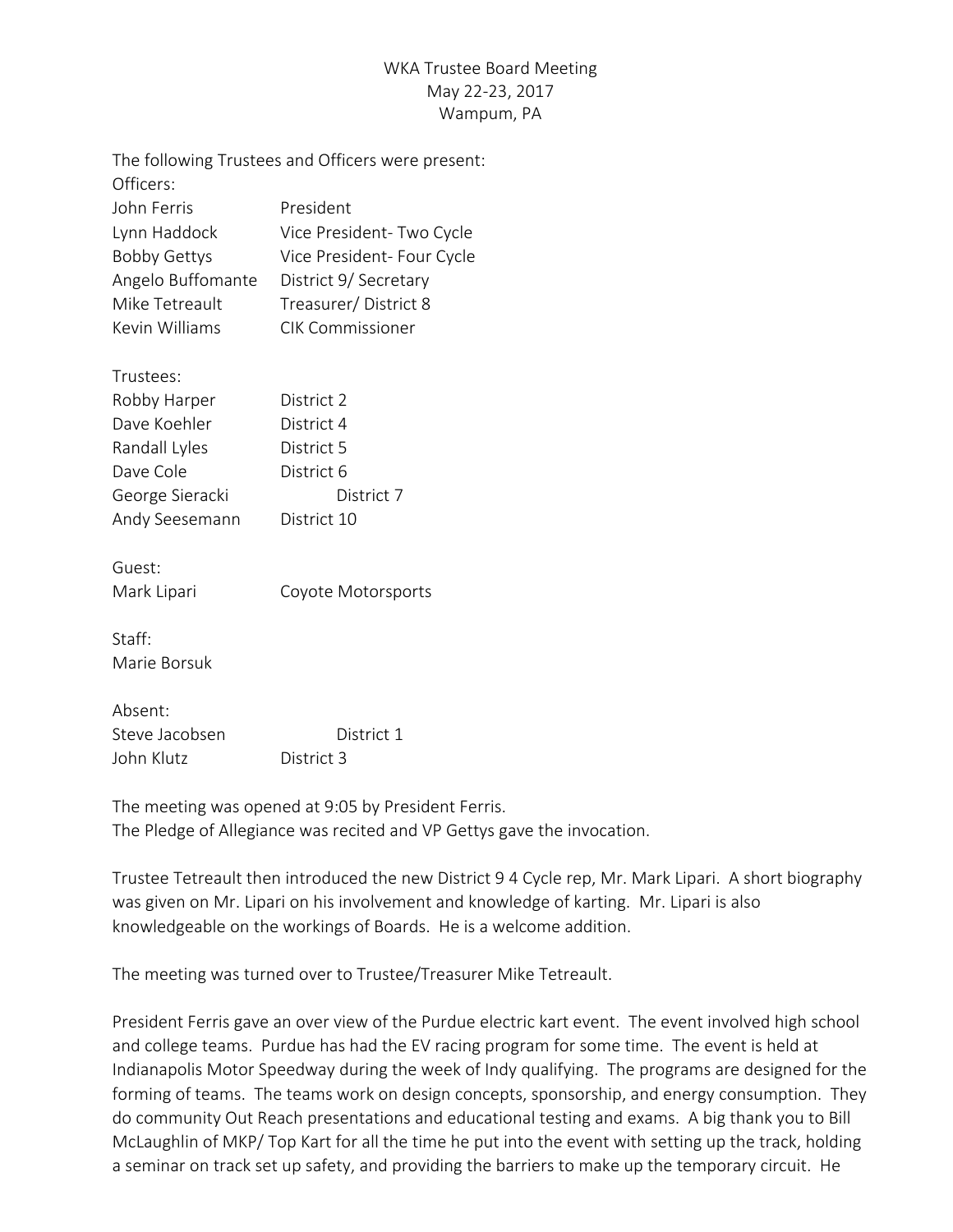also providing a \$500 scholarship to a high school. WKA looks forward to working with Purdue again next year on this event.

Trustee/Treasurer Tetreault then moved on to agenda item 1. There is a question on the election date and term of President Ferris. After a very lengthy discussion it was the opinion and interpretation of the November 2014 minutes that President Ferris' term began November 2014 and ends in November 2017

Trustee/Treasurer Tetreault then passed out an organizational flow chart. The addition of series specific directors and committee additions was discussed. A new chart will be created and presented.

Trustee/Treasurer Tetreault reviews the financial status of the organization and passed out Profit & Loss and Balance sheets. Questions were asked and answered.

Lunch

The Board then address rule 117.1.1 concerning engine homologation. The time frame of acceptance was reviewed and discussed. It is the opinion of the Board that anyone can submit an engine for homologation with the appropriate fee. Submission does not guarantee that there will be a class for the engine to participate in. The rule will be clarified and presented to the Board for approval for the 2018 Tech Manual.

VP Haddock asked the board to review and approve sealing the headers on the IAME Junior, Mini Swift, Yamaha Sportsman, Yamaha Junior and Yamaha Senior classes for the upcoming New Castle event. A motion was made by Trustee Tetreault, second by Trustee Sieracki to accept. Unanimous.

IAME East sent a letter to all the trustee requesting the Board spec 2 spark plugs: NKG R6252K-105 and R6254E. This item is being referred to the 2 Cycle committee for acceptance and written rule for the 2018 Tech Manual.

The request for the IAME Junior class to use a smaller header has been referred to committee.

Trustee/Treasurer Tetreault informed the Board the WKA has hired a Social Media firm. The firm has done a great job with coming up with ideas for the members to get involved with Motivational Monday, Tech update Tuesday, and Throwback Thursday, and driver spotlights to name a very few.

The Board then discussed marketing ideas for promoting WKA. Trustee Cole and CIK Liaison Williams will be spearheading this with new ideas to promote our sponsors and to enhance our WKA image. Update will be given at future Board meeting.

Trustee Sieracki also addressed new marketing ideas for Track Presentations with updating our current outdated material that is sent to tracks requesting information. A letter to the track should be included, along with friendly costs, commission for the sale of a Master Membership. The possibility of price breaks to track on equipment and various other items. This will be revisited at the next meeting with updates.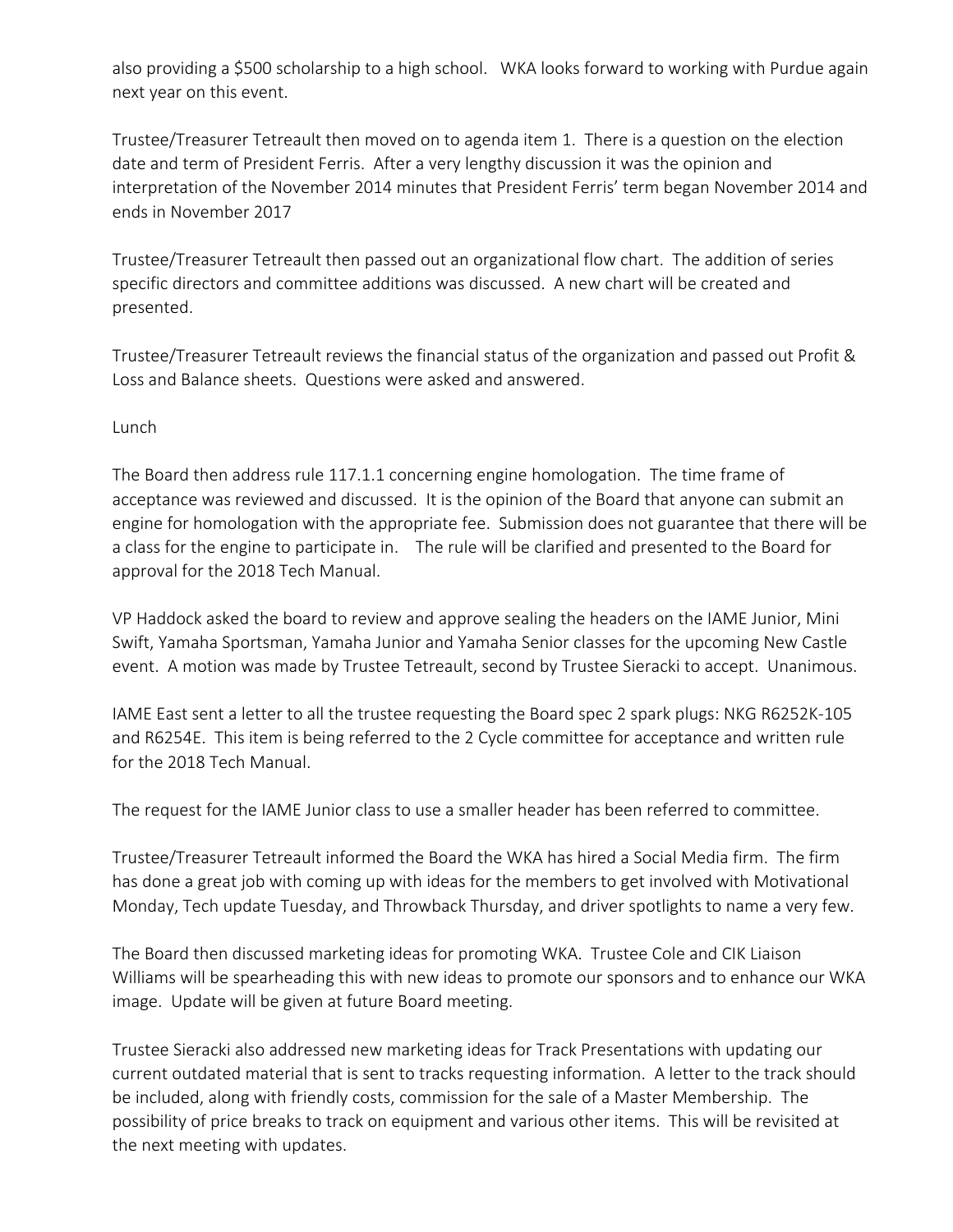VP Haddock reminded the Board that Tech Manual rule changes and updates must be in by September  $1<sup>st</sup>$ .

Trustee/Treasurer Tetreault stated that he would organize a 2-cycle committee conference call tonight to go over some items and report back to the board at tomorrow's meeting.

Trustee Koehler then asked the Board to review the recommendations of the Gold Cup committee and to correct the following:

LO 206 Medium weight will be 350 pounds and the LO 206 Medium, CIK body work will be 340 LO 206 Heavy weight will be 375 pounds and the LO 206 Heavy, CIK body work will be 365. They listed proposed classes of Kid Karts, Rookie, Sportsman LO 206. Sportsman Pro Gas, Junior LO206, Junior Pro Gas, Senior LO 206 Medium, Senior LO 206 Heavy, Senior CIK/LO 206, Senior Pro Gas and **Masters** 

Trustee Koehler and 4 cycle Rep Lipari agreed to contact kart shops and potential sponsor to form a committee to enhance the Gold Cup series and to get opinions and new ideas. They will report back to the Board with the results of their endeavors.

Meeting adjourned for the evening

Tuesday, May 23, 2017 8:00am Absent: Bobby Gettys Vice President- Four Cycle Mark Lipari 4 Cycle Red District 9

Treasurers/Trustee Tetreault opened the meeting stating that he had a request to revisit the term of President Ferris. After a long discussion and motion was made by Secretary/Trustee Buffomante, and second by Trustee Lyles that it is the Board's interpretation of the November 2014 minutes and to reconfirm their decision of yesterday with President Ferris' term ending November, 2017. The election will take place at the Membership meeting, face to face meeting in October 16, 2017 with terms starting in November. Unanimous.

From the conference call last night, the 2-cycle committee asked the Board to be consistent with CIK global and rename Mfg. Cup classes as follows: Mini Swift will be called Micro and Pro Swift will go the Pro Mini Swift for 2018. A motion was made by Trustee Tetreault, second by Trustee Cole to accept the name changes. Unanimous.

26mm header for the IAME Junior was discussed for the 2018 season. A motion was made by Trustee Tetreault and second by Trustee Sieracki to accept the change. Unanimous It was noted by VP Haddock to check on inventory. It was also noted that IAME might consider doing a promotional price for a short time.

IAME spark plug was revisited. A motion was made by Trustee Tetreault, second by Trustee Koehler to accept the use of the new spark plugs. Unanimous